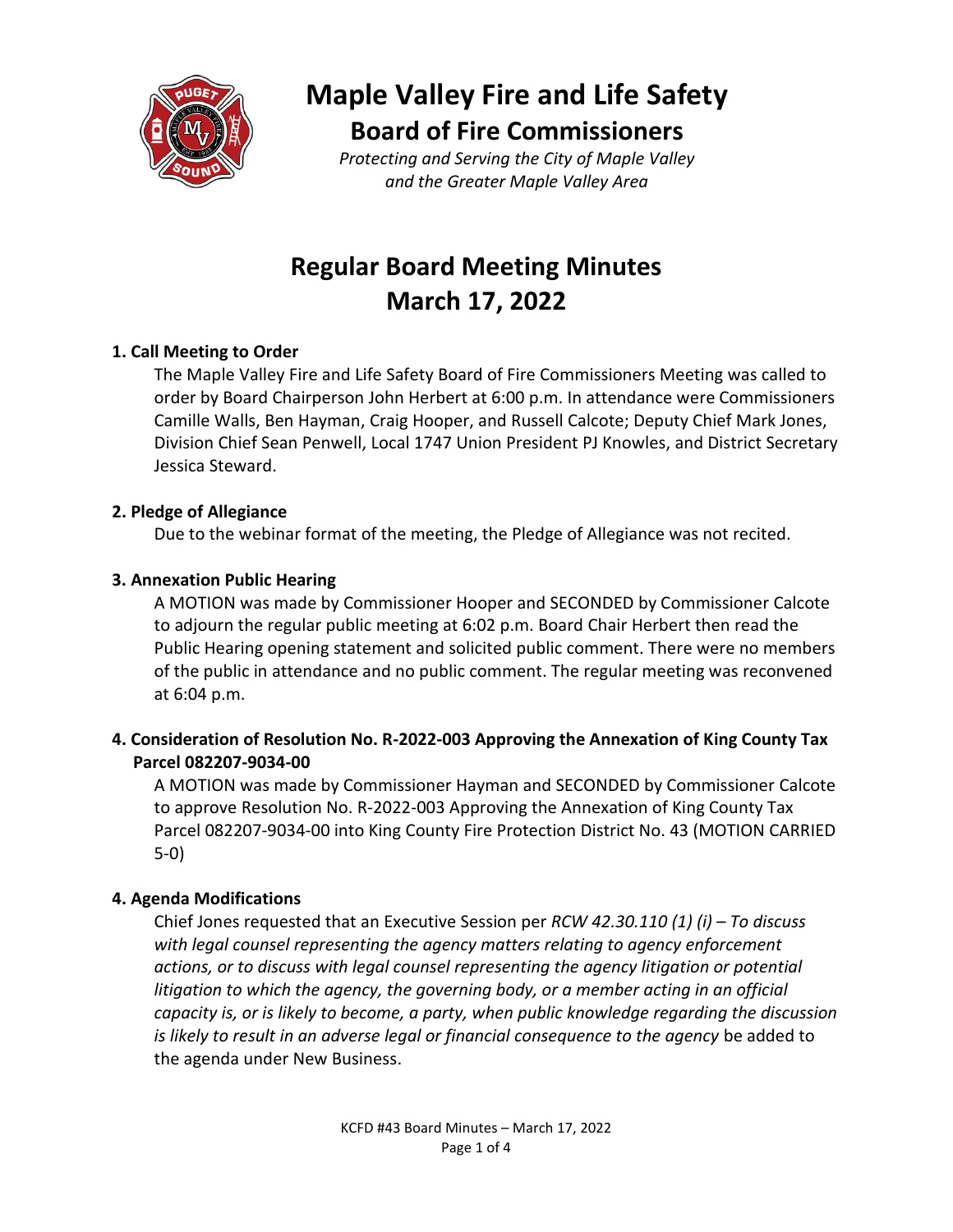#### **5. Announcements, Proclamations, and Presentations**

There were no announcements, proclamations, or presentations.

#### **5. Public Comment**

There was no public comment.

#### **6. Consent Agenda**

A MOTION was made by Commissioner Calcote and SECONDED by Commissioner Walls to approve the Consent Agenda. (MOTION CARRIED 5-0)

#### **7. Report Outs**

#### *PSRFA Status Update:*

- Chief Jones attended the first fishing derby meeting. An aid car and aid station will be provided by the RFA.
- Budget season is approaching for the 2023-2024 budget.
- The Executive Team is working on updating the strategic plan and goals.
- Five new pumpers are on order (one for SeaTac). There is a 6 month build time plus inspections.
- The RFA signed an ILA with the city of Tukwila for Fire Investigation services. The RFA will receive one FTE Investigator and the city of Tukwila will be added to the RFA's service area.

#### *Financial Report:*

- 2021 was closed out and the Quarter 4 report will be presented at the next meeting.
- The SAO exit interview is scheduled for this week.

#### *Local 1747:*

- Union President Knowles congratulated Commissioner Hayman on his new position as Deputy Chief in Enumclaw.
- Members of the Local met with congressional members in Washington D.C.
- PERC mediation was held today with the RFA to discuss the impact bargaining of the vaccine mandate. No agreement was reached so the process will move into arbitration.

#### **8. Correspondence**

- A Certified Assessed Valuation Letter from King County was reviewed. The numbers are the same as those that were on the levy limit worksheet
- An invoice from Quinn & Quinn. P.S. was reviewed. The District's \$310.00 carryover dollars were applied to the invoice, so the amount owed is \$20.00.

A MOTION was made by Commissioner Hooper and SECONDED by Commissioner Walls to approve payment of Invoice #3251 for Quinn & Quinn P.S. in the amount of \$20.00. (MOTION CARRIED 5-0)

#### **9. Unfinished Business**

#### Risk Analysis Presentation Follow Up

The information presented so far to the Board has been condensed into a list of four key points: apparatus access issues, water supply, incidents and benchmarks, and wildland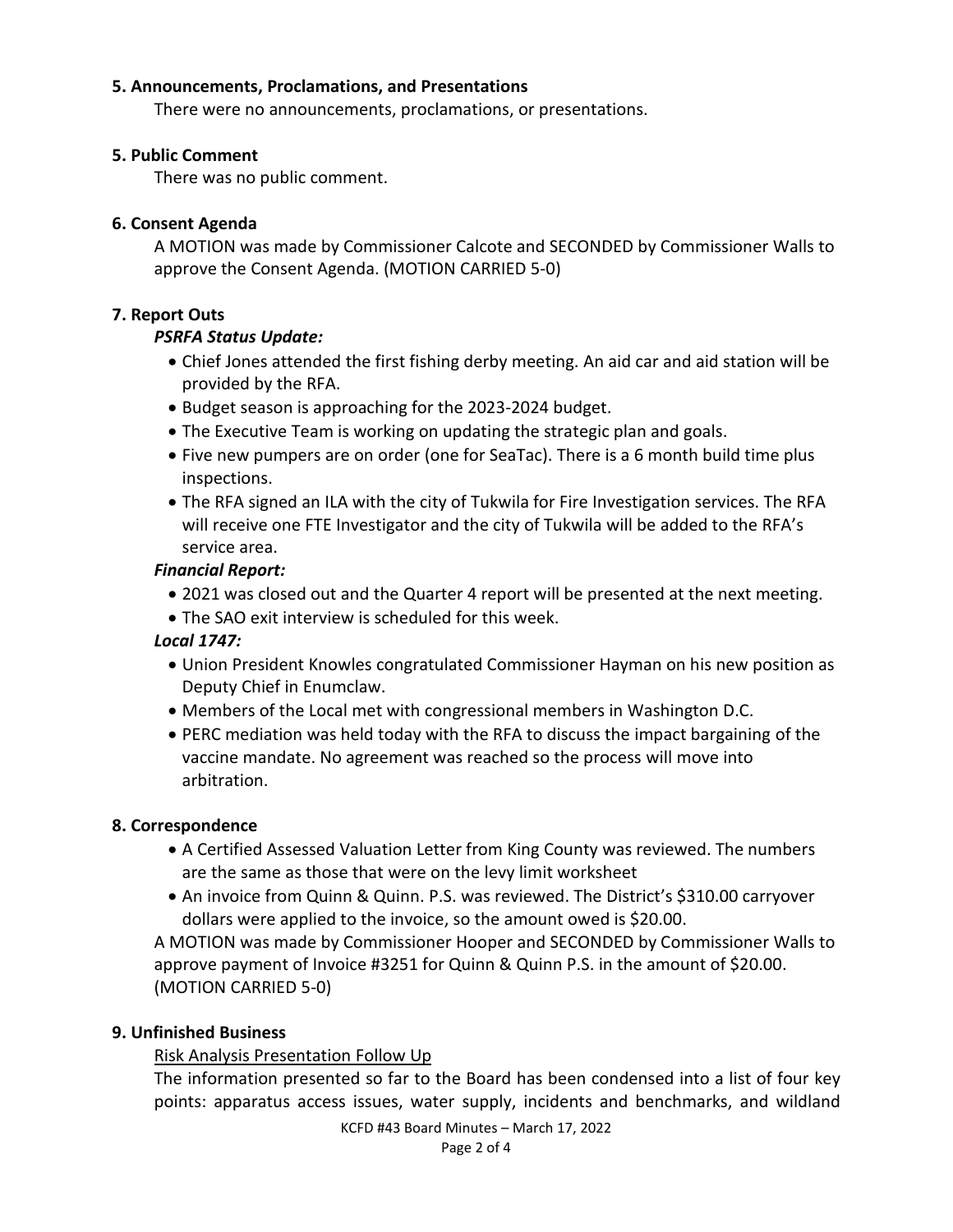urban interface. Discussed apparatus solutions such as smaller rigs and rigs that can be used offroad, ways to decrease response time, and how to address the increasing number of high-rise type buildings in Maple Valley. A grant has been submitted for an urban interface wildland truck (California DNR model). The current brush truck is ready to be put out of service due to age. Discussed community education and opportunities for teaching residents how to be "fire wise". Chief Jones will send out the list and the priorities will be set at the next meeting. Board Chair Herbert suggested a special meeting or subcommittee/workshop to discuss the plans and how to move forward. Commissioner Hayman and Commissioner Hooper volunteered to be the leads on this and will meet with Chief Jones and Chief Penwell as needed.

#### **10. New Business**

VFIS 24 Hour AD&D and Accident & Sickness Policy Renewal

The VFIS Accident & Sickness policy provides in the line of duty AD&D and disability benefits to the volunteers and five (5) Commissioners of King County Fire District #43. The A&S premium would be \$3,646 for the 2022-2023 policy period.

The Special Risk Accident policy is also up for renewal for an additional premium of \$60. This policy would provide a \$10,000 AD&D death benefit (24/7, business and pleasure) to the volunteers and Commissioners.

These policies offer blanket coverage, and the cost is not dependent on a specific number of volunteers.

A MOTION was made by Commissioner Walls and SECONDED by Commissioner Hooper to approve the renewal of the VFIS Policy for 2022-2023 as presented. (MOTION CARRIED 5- 0)

#### Approval of Training and Travel Request Forms – WFCA New & Experienced Commissioner, Chief, & Secretary Training

At least one Commissioner has expressed interest in attending the above-mentioned seminar. The attached training and travel forms outline the estimated per person cost to attend for both in person and virtual options: \$273.00 for the virtual seminar and \$768.74 to attend in person.

A MOTION was made by Commissioner Hooper and SECONDED by Commissioner Walls to approve the Training and Travel Request Forms for the WFCA New & Experienced Commissioner, Chief, & Secretary Training, both in person and virtual options. (MOTION CARRIED 5-0)

#### WSRB Review

Deputy Chief Jones gave a presentation on the recently completed WSRB review. This process is done every five years and is a basis for home insurance calculations. Most of the service areas in the RFA went up one protection class. There is room to continue to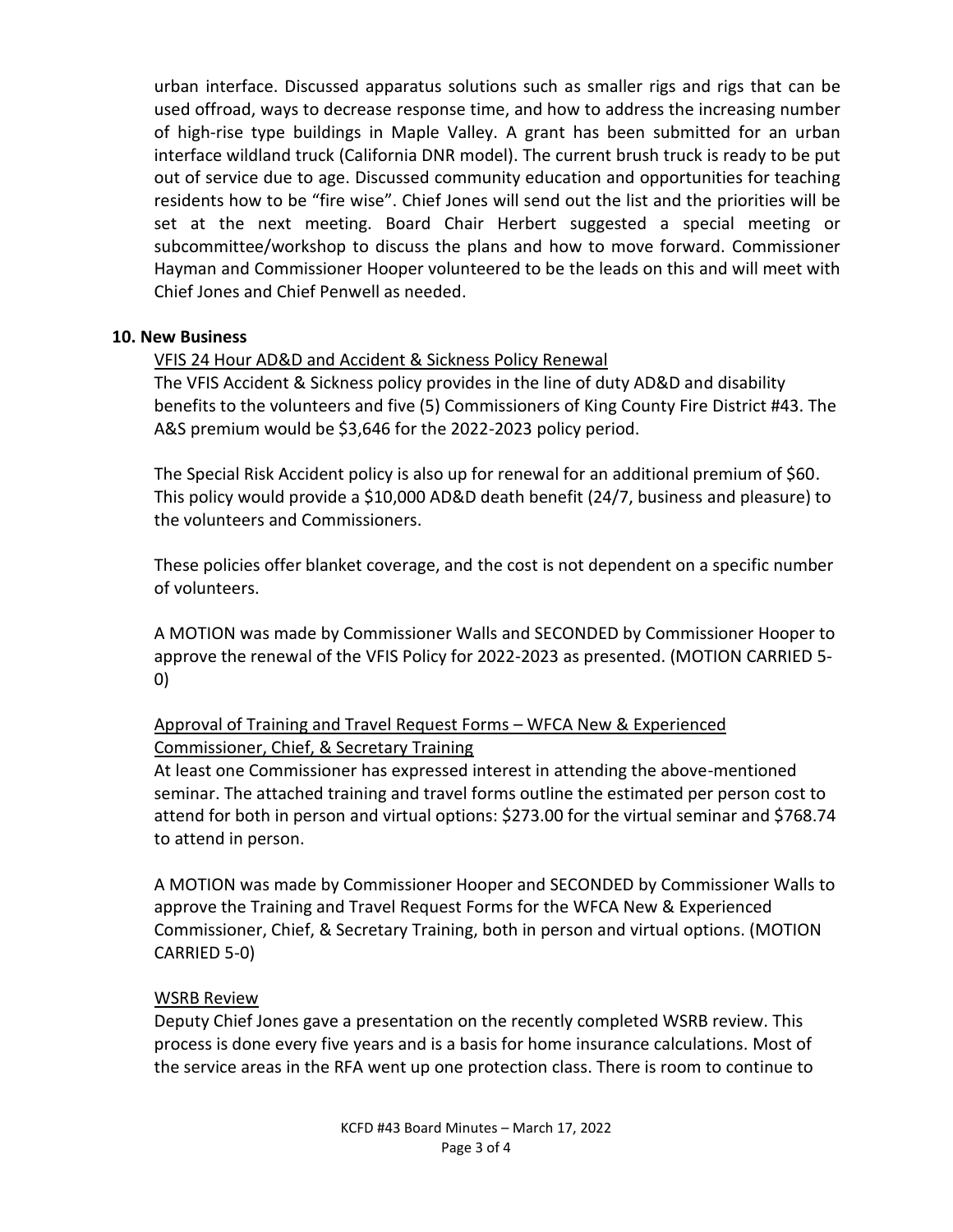improve and hopefully see even better numbers at the next review. Chief Jones will send a summary for Maple Valley/District 43 to the Board.

#### **11. Executive Session**

A 10 minute Executive Session was called at 7:18 per RCW 42.30.110 (1) (i) – To discuss with legal counsel representing the agency matters relating to agency enforcement actions, or to discuss with legal counsel representing the agency litigation or potential litigation to which the agency, the governing body, or a member acting in an official capacity is, or is likely to become, a party, when public knowledge regarding the discussion is likely to result in an adverse legal or financial consequence to the agency.

The meeting was called back to order at 7:18 p.m. No action was taken during the Executive Session.

#### **12. Good of the Order/Events**

- Discussed a property in Maple Valley that had large stacks of tires in the yard.
- A department BBQ is being planned for August 13<sup>th</sup> in Kent. Board Secretary Steward will send out a Save the Date.

#### **13. Adjournment**

Commissioner Herbert adjourned the meeting at 7:33 p.m.

erbert (Apr 26, 20) [John Herbert](https://na2.documents.adobe.com/verifier?tx=CBJCHBCAABAAmX7wIPAxmJa7sXYQFOyXhzTvVHb2ltAt)

Vice Chairperson Russell Calcote Commissioner Camille Walls

[Craig Hooper](https://na2.documents.adobe.com/verifier?tx=CBJCHBCAABAAmX7wIPAxmJa7sXYQFOyXhzTvVHb2ltAt)

TZ

Chairperson John Herbert Commissioner Ben Hayman

John Herbert (Apr 26, 2022 14:13 PDT)<br>
Chairperson John Herbert<br> [Russell Calcote \(Apr 24, 2022 20:29 PDT\)](https://adobefreeuserschannel.na2.documents.adobe.com/verifier?tx=CBJCHBCAABAAmX7wIPAxmJa7sXYQFOyXhzTvVHb2ltAt)<br>
Vice Chairperson Russell Calcote (Apr 22, 2022 10:29 PDT)<br>
Craig Hooper (Apr 25, 2022 06:39 PDT)<br>
Craig Hooper (Apr

Commissioner Craig Hooper Jessica Steward, District Secretary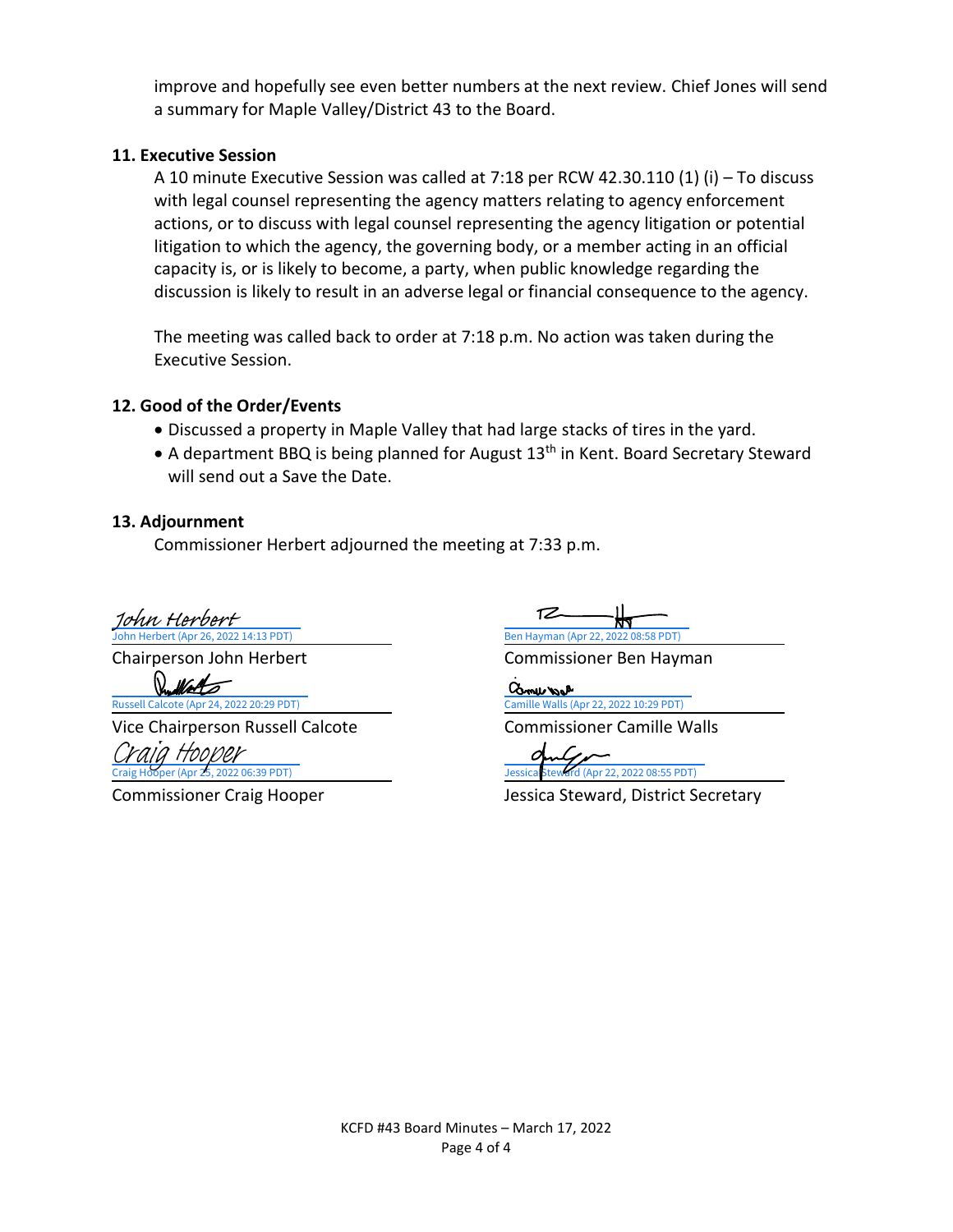## 03-17-2022 APPROVED Dist 43 Board Meeting **Minutes** Final Audit Report 2022-04-26

y

| Created:        | 2022-04-22                                    |
|-----------------|-----------------------------------------------|
| By:             | Jessica Steward (jsteward@pugetsoundfire.org) |
| Status:         | Signed                                        |
| Transaction ID: | CBJCHBCAABAAmX7wlPAxmJa7sXYQFOyXhzTvVHb2ltAt  |

# "03-17-2022 APPROVED Dist 43 Board Meeting Minutes" Histor

- **D** Document created by Jessica Steward (isteward@pugetsoundfire.org) 2022-04-22 - 3:54:06 PM GMT- IP address: 146.129.253.203
- Document emailed to Camille Walls (insp112@aol.com) for signature 2022-04-22 - 3:55:02 PM GMT
- Document emailed to Ben Hayman (bhayman@maplevalleyfire.org) for signature 2022-04-22 - 3:55:02 PM GMT
- **E**. Document emailed to Craig Hooper (chooper@maplevalleyfire.org) for signature 2022-04-22 - 3:55:02 PM GMT
- Document emailed to John Herbert (jherbert@maplevalleyfire.org) for signature 2022-04-22 - 3:55:02 PM GMT
- Document emailed to Russell Calcote (russellcalcote@maplevalleyfire.org) for signature 2022-04-22 - 3:55:02 PM GMT
- Document emailed to Jessica Steward (jsteward@pugetsoundfire.org) for signature 2022-04-22 - 3:55:02 PM GMT
- $\mathscr{O}_\bullet$  Document e-signed by Jessica Steward (jsteward@pugetsoundfire.org) Signature Date: 2022-04-22 - 3:55:09 PM GMT - Time Source: server- IP address: 146.129.253.203
- **Email viewed by Ben Hayman (bhayman@maplevalleyfire.org)** 2022-04-22 - 3:58:00 PM GMT- IP address: 193.19.109.134
- $\mathscr{D}_{\bullet}$  Document e-signed by Ben Hayman (bhayman@maplevalleyfire.org) Signature Date: 2022-04-22 - 3:58:46 PM GMT - Time Source: server- IP address: 193.19.109.134

### **Adobe Acrobat Sign**